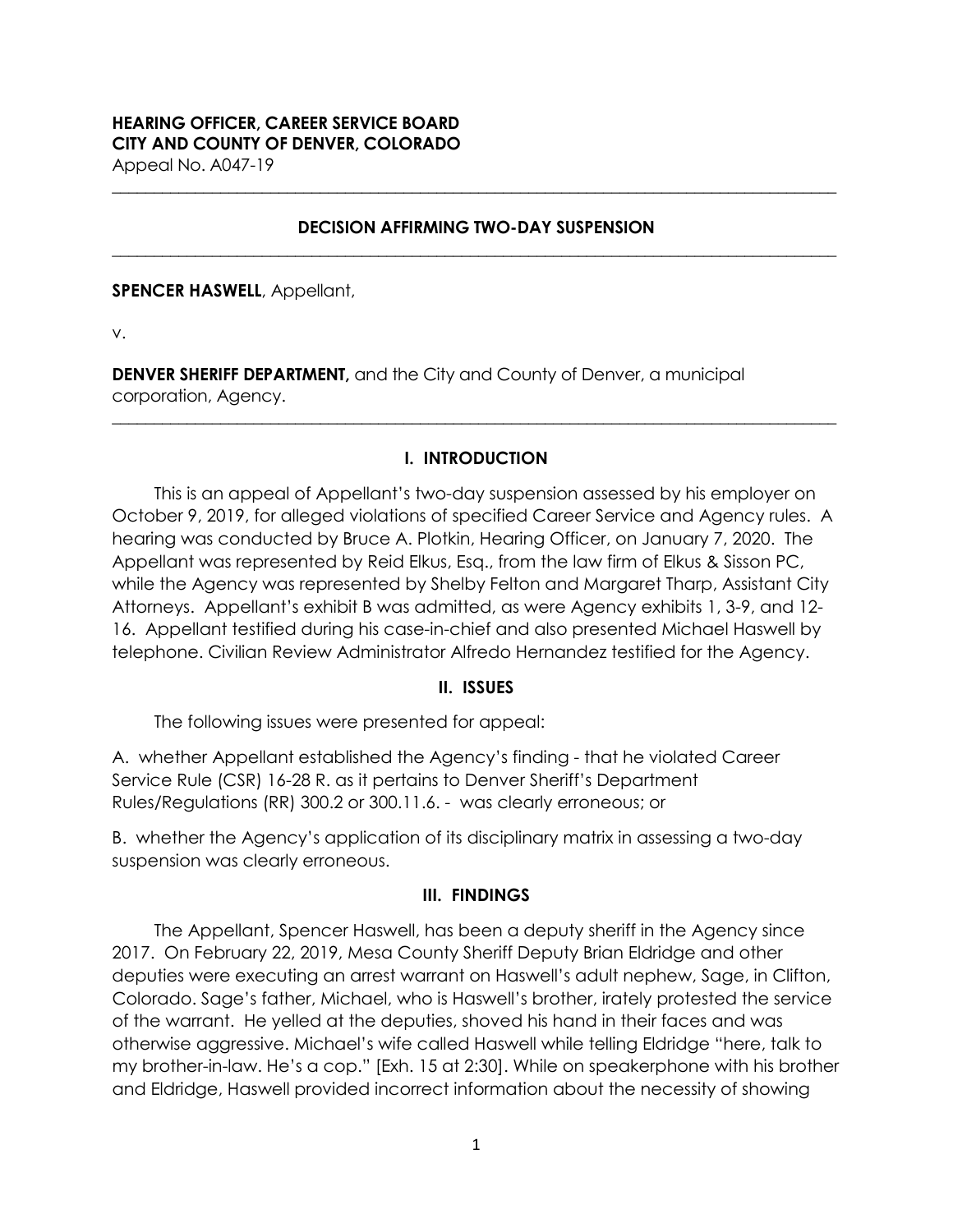the arrest warrant and providing a copy of it to his brother. Because of Haswell's incorrect information, his brother became more hostile, more belligerent, and caused a volatile situation. Eldridge ended the call due to the heightened tension it caused. [Exh. 5-10].

After his nephew's arrest, Haswell called Mesa County Sheriff's Office (MCSO) dispatch. He asked the dispatcher if there was a copy of the warrant. The dispatcher replied the warrant system is paperless, and informed Haswell he could contact the records department. Haswell then asked, "so if I were to look it up through my system at work, 'cause I'm a deputy as well, I should be able to find it using a case number, correct?" [Exh. 12 at 0:38-:45; see also Exh. 4-2].<sup>1</sup> When Haswell continued to inquire about the warrant, the dispatcher told him she would ask a deputy to call him.

Later the same day, Eldridge, who recorded the phone call, asked Haswell if he was a law-enforcement officer. Haswell identified himself as a Denver Deputy Sheriff. [Exh. 12 at 1:03-108; Exh. 15 at 17:11-13]. Haswell asked if the warrant was "present" at the time of the arrest. He argued "if the primary owner of the property asks you to see the warrant, you have to show it to them." [Exh. 15 at 11:48- 12:02 and 19:19-27; Exh. 5- 10, 5-11]. Eldridge replied, "Sage and Dakota were both shown their warrants, but I have no obligation to show those to your brother." [*Id.* at 1:14-1:29].

Haswell continued to argue about Eldridge's arrest authority, claiming that, because Eldridge had only an arrest warrant and no search warrant, "you cannot arrest them inside the house. They have to be outside the house, because they are not primary owners of the residence." [Exh. 15 at 20:30-20:36]. That statement was unfounded in law.

Eldridge told Haswell "your brother was out of control, threatening, putting his hands in the face of deputies. I will tell you this: I've worked here for quite some time. The amount of restraint that the deputies showed on scene was incredible." [Exh. 15 at 21:02-20:16]. Haswell immediately continued to argue: "so who shoved him and put their hand on their firearm?"

After further exchanges, Eldridge told Haswell "… and you did not help him. You caused him to be even more out of control when you're telling him he needs to see the warrant, he has to see it physically – that spun him up, so you were a proximate cause…." Haswell interrupted again, telling Eldridge "because that is [the] law." Eldridge continued "you almost caused your brother to go to jail tonight; I need that to be clear." [Exh. 15 at 22:55-23:21].

Haswell replied he was not seeking information as a deputy, and that he was not calling as his nephew's legal counsel. He told the IA investigator that his questions to Eldridge were simple but Eldridge "became a dick about it." [Exh. 15 at 14:02-14:11]. A review of the recorded phone call between Haswell and Eldridge did not bear out the

<sup>&</sup>lt;sup>1</sup> That statement became the basis for the Agency's charge of Soliciting Preferential Treatment, RR 300.2, against Haswell. [Exh. 8-7].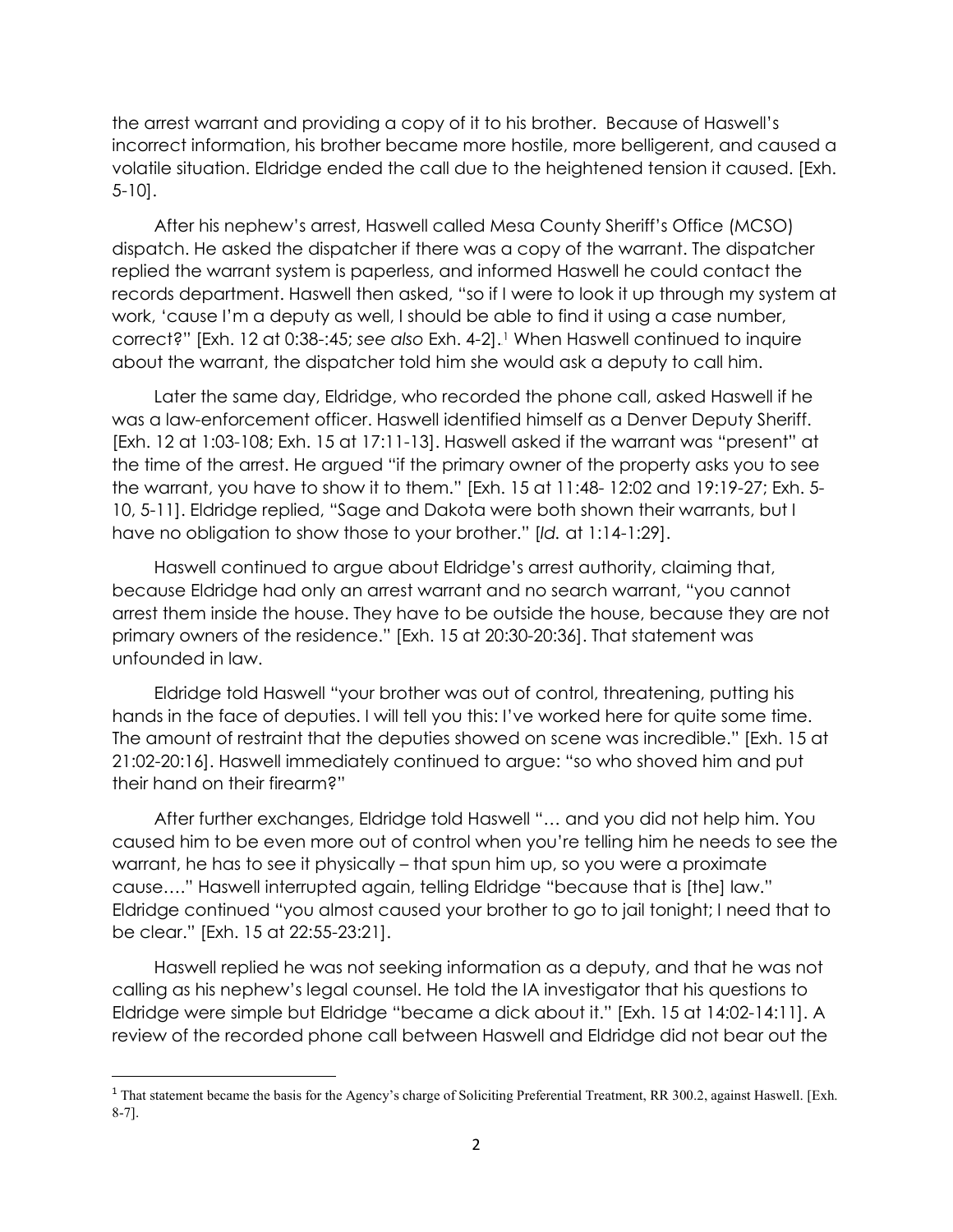accusation. While there was some cross talk, Eldridge remained calm, professional, and polite, even while Haswell interrupted four times. [Exh. 15 at 18:22; 18:37; 20:04; and especially 23:09]. After listening to the phone call, Haswell acknowledged to Internal Affairs (IA) "like I told you, I was irate and I was heated."

Eldridge called the DSD to complain about Haswell's behavior. He followed that phone call with an email summarizing his complaints. [Exh. 3-2 to 3-4].

An investigation ensued, following which the Agency convened a pre-disciplinary meeting on Wednesday, September 18, 2019. Appellant attended with legal counsel. On October 9, 2019, the Agency sent its notice of suspension to the Appellant. This appeal followed timely on October 22, 2019.

## **IV. ANALYSIS**

#### A. Jurisdiction and Review

Jurisdiction is proper under CSR 20-20 A.2., as the appeal of a suspension.

## B. Burden and Standard of Proof

The Appellant retains the burden of persuasion, throughout the case, to disprove the Agency's findings of either or both its rule violations or the Agency's application of its disciplinary matrix. CSR 20-56 A. A "clearly erroneous" standard applies to Appellant's burden of persuasion. CSR 20-56 A.

## C. Career Service Rule Violations

## **CSR 16-28 R. Conduct which violates… agency rules…**.

CSR 16-28 R. connects violations of Denver Sheriff's Department [DSD] Rules and Regulations (RR) with the Career Service Rules. The Agency charged Haswell with violating CSR 16-28 R. through the following two Agency Rules:

## **1. RR 300.2 Soliciting Preferential Treatment**

**Deputy sheriffs… shall not… identify themselves as Department members, or otherwise attempt to use their position as Department members to solicit or attempt to solicit any preferential treatment not extended to the general public or to solicit or attempt to obtain any benefit to which they would not otherwise be entitled….**

The Agency charged Haswell with violating CSR 16-28 R. via his violation of Agency Rule 300.2 – Soliciting Preferential Treatment. Two elements are required for a violation under this rule: self-identification as a DSD employee; and solicitation of treatment not available to the public or otherwise available to that DSD employee. Subjective intent is not more persuasive than the reasonable interpretation of the request under the circumstances. Otherwise a simple denial would always prevail, leaving the violation unenforceable.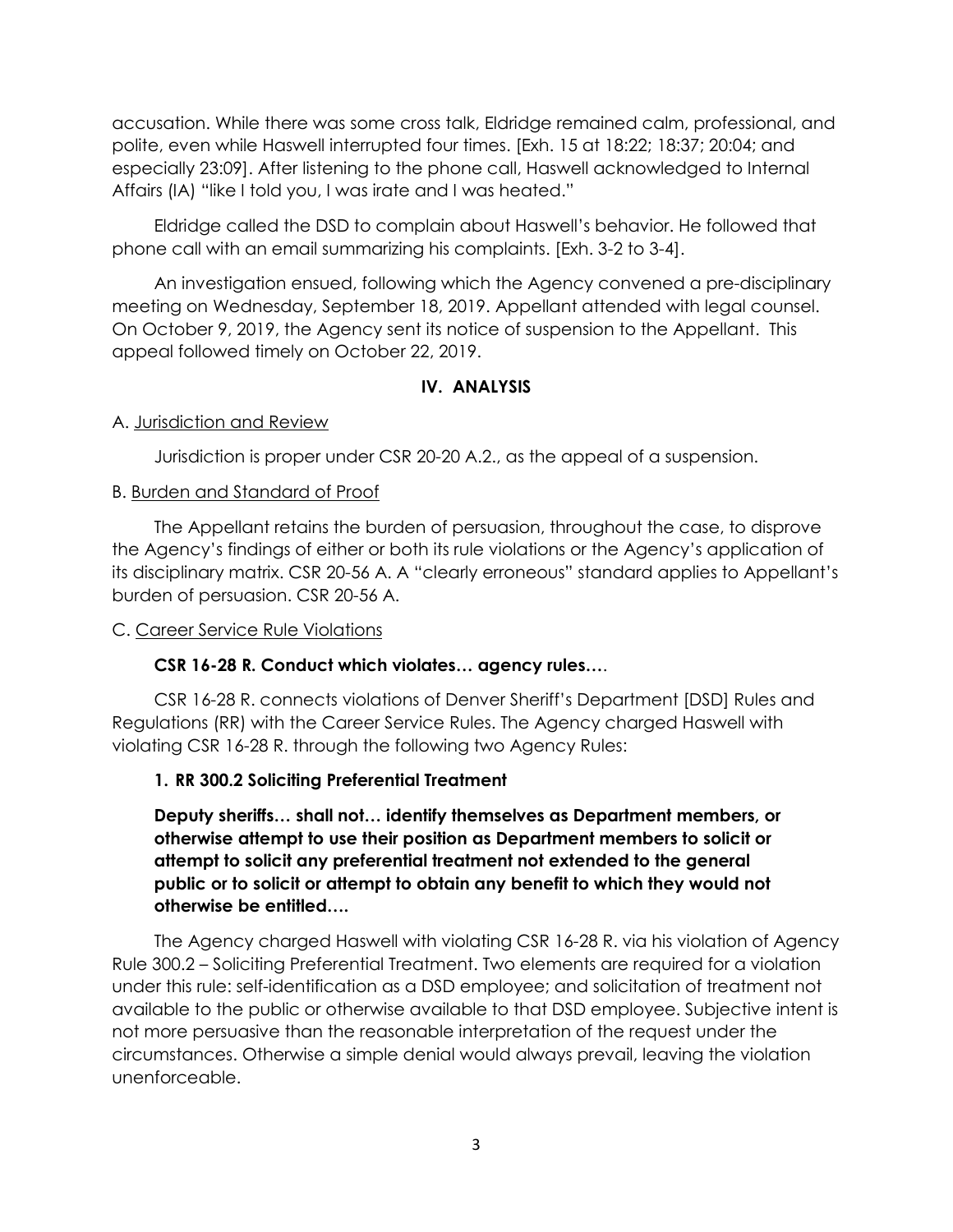After his unsuccessful bid to obtain a copy of the arrest warrant from Deputy Eldridge, Haswell called the MCSO and spoke with a dispatcher. The dispatcher told him there is no such copy because warrants are electronic. The dispatcher directed Haswell to check with the MCSO Records Department. The Agency determined the wrongful solicitation occurred when Haswell then asked, "if I were to look it up through my system at work, 'cause I'm a deputy as well, I should be able to find it using a case number, correct?" [Exh. 12 at 00:39-00:45; Exh. 8-7].

Two factors were of paramount importance. 1. Haswell identified himself to the dispatcher as a deputy, in violation of the first element; 2. Haswell identified the purpose of his call was to obtain a copy of the warrant for his nephew's arrest. "I was just wondering if you guys had a warrant copy on hand." [Exh. 12 at 15 seconds]. Taking those two factors together, the dispatcher's belief, that Haswell was seeking restricted warrant information - was reasonable. Since Haswell's question, under the circumstances, was reasonably found to solicit restricted information, Haswell failed to establish the Agency's basis for assessing this violation was clearly erroneous.

It appeared Haswell was unaware that seeking warrant information was wrong. For reasons stated above, that lack of bad intent does not absolve Haswell of the violation; rather it inures to possible mitigation of the degree of discipline, below.

#### **2. RR 300.11.6 – Conduct Prejudicial.**

#### **Deputy sheriffs and employees shall not engage in conduct that: (i) is prejudicial to the good order and effectiveness of the department; (ii) brings disrepute on, or compromises, the integrity of the City or the Department; or (iii) is unbecoming of a deputy sheriff or employee.**

The Agency also found Haswell violated CSR 16-28 R. via his violation of RR 300.11.6. Hernandez found Haswell violated all three subsections of this DSD rule. [Exh 2- 11] in his first phone call with Eldridge and in his phone call to the MCSO dispatcher.

(a) Good order and effectiveness. Hernandez stated Haswell violated this subsection in that he interfered with the execution of an arrest warrant. [Hernandez testimony]. That conduct does not establish a violation, since it requires the prejudice to injure the Denver Sheriff's Department ("the department") whereas the harm described by Hernandez applied to the MSCO. On its face, this alleged basis for a violation under RR 300.11.6 is clearly erroneous.

(b) Integrity of the City or Department. Hernandez stated Haswell violated this subsection in that "the integrity of the City is always at issue in the context of the conduct of a deputy, " and "by stating to Deputy Eldridge 'you need to do this, you need to do that' in the midst of his trying to execute an arrest warrant, was just at odds with what we would expect a deputy sheriff to do, and so for that reason I found that that in itself also brought disrepute on or compromised the integrity of the City or the Department." [Hernandez testimony]. This conclusory allegation, in essence a general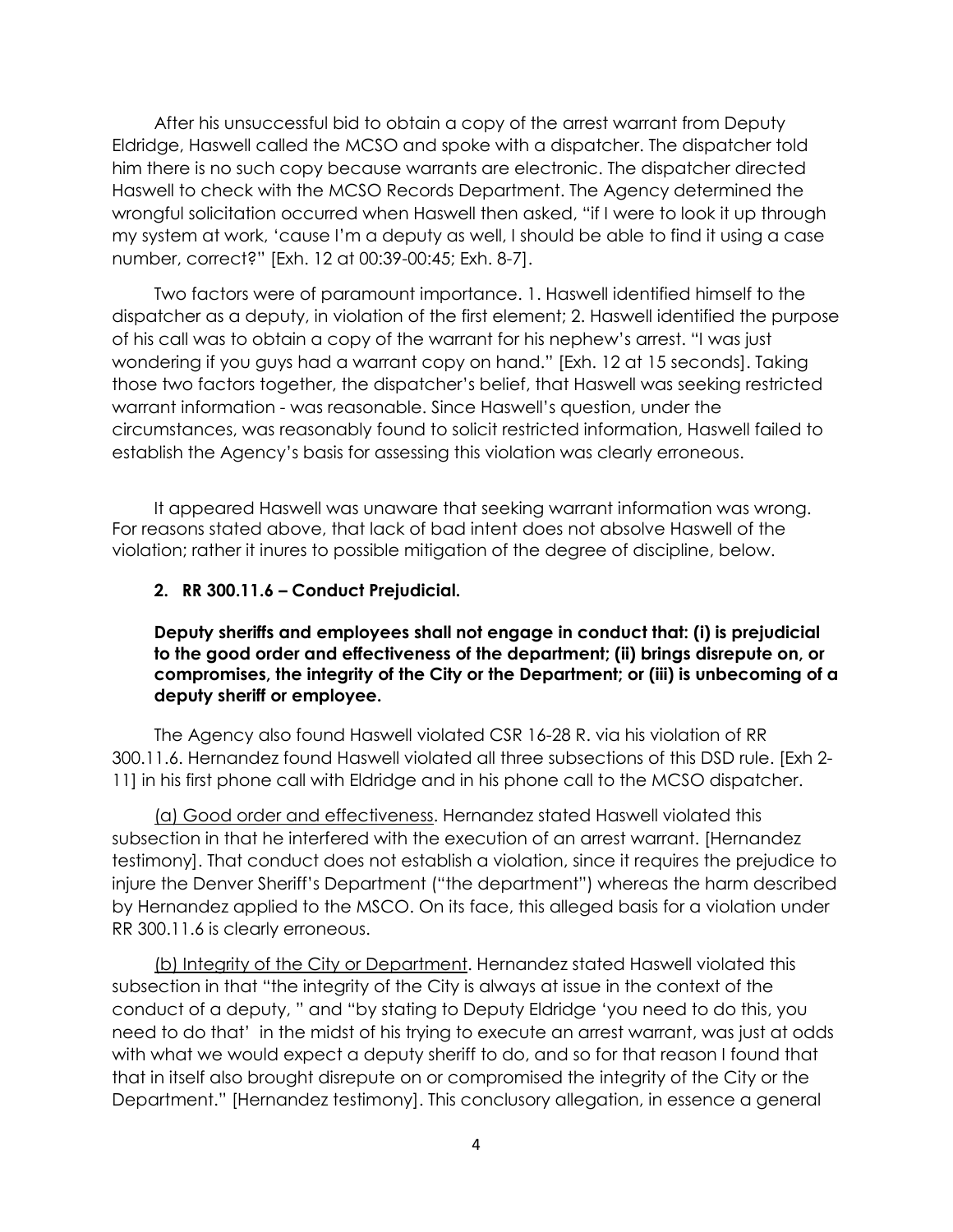disapproval of Haswell's actions, fails to establish how the integrity of either the City of Denver, or that of the DSD, was compromised or brought into disrepute. *See* In re Wilson, CSA 38-17, 10 (12/8/17) ("conclusory statements are insufficient to establish what conduct violated this subsection, or the link between them."). These alleged bases for finding a violation under RR 300.11.6 are clearly erroneous.

(c) Conduct Unbecoming. The evidence established that Haswell exacerbated his brother's already-inappropriate actions and caused Eldridge to become legitimately concerned about the threatening behavior to the point of terminating the call and considering arresting Michael. [Exh. 15 at 11:08-11:25; Exh 6-13. As a deputy sheriff, Haswell is a peace officer, [DSD Order 1.00.5003]. Haswell's conduct was unbecoming where his unsolicited, incorrect, and inappropriate legal advice interfered with an arrest and exacerbated an already-tense situation in contravention of his function as peace officer.

Haswell claimed he did not insist that Eldridge take any particular action. "I wasn't calling him saying "this is legal advice, this is what you have to do. I literally asked, 'where is the arrest warrant, why wasn't it provided?' and I was hung up on." [Exh. 5-10; Exh. 15 at 11:26-11:32]. First, even assuming, and I do not make such an assumption, that the arrest was unlawful, it would not change whether Haswell conducted himself in a manner contrary to RR 300.11.6. Haswell's focus on the propriety of the arrest incorrectly diverted the focus of conduct to the MCSO deputy, whereas the focus of this appeal is on Haswell's conduct.

Even if Haswell were correct, it would not change that he inflamed an alreadytense arrest, and, but for the restraint of the arresting officers, nearly caused his brother to be arrested as well. Eldridge correctly summed up the problem with Haswell's arguments concerning Eldridge's legal authority to arrest his nephew, while simultaneously claiming he was calling as a concerned uncle and not as a peace officer. Eldridge told Haswell "we don't get to take that hat on and off." [Exh. 15 at 23:43].

When Haswell questioned Eldridge's authority, his sister-in-law had already identified him as a "cop" to Eldridge in the speakerphone call, and Eldridge continued to have the impression Haswell was a police officer, when he asked Haswell "are you an officer," at the beginning of their second conversation. [Exh. 6-3], Eldridge believed they were talking "one cop to another cop." [*Id*.]. Given that understanding, when Haswell insisted Eldridge had no authority to enter his brother's house and arrest his nephew ("That one you cannot do, and I know that for a fact"], he was making that claim under the color of his authority as a peace officer regardless of his claim that he was not. Haswell failed to establish that the Agency's finding of wrongdoing under subsection (c) of this rule was clearly erroneous.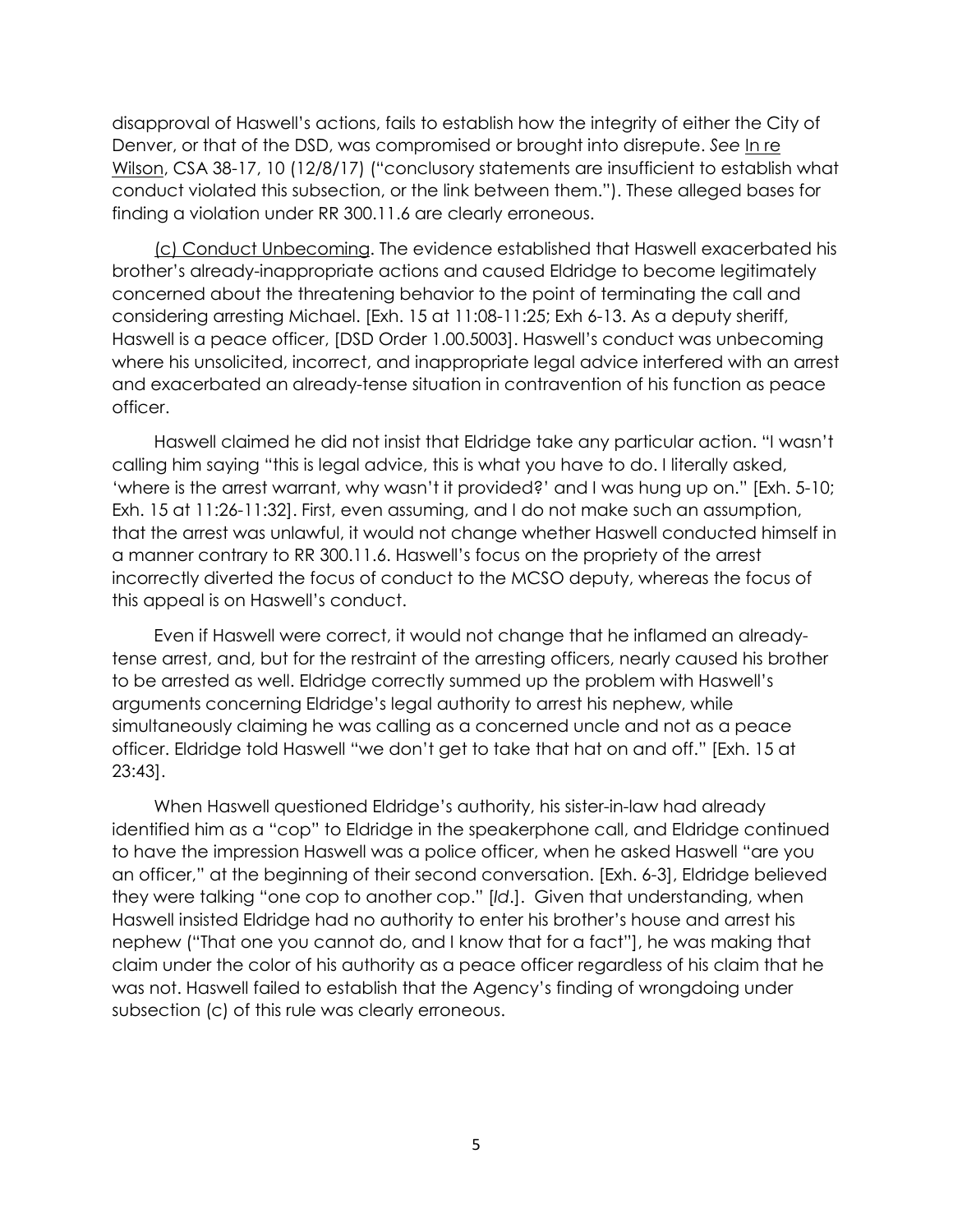#### **V. DEGREE OF DISCIPLINE**

The decision maker reviewed the IAB file, including Eldridge's email complaint [Exh. 3], transcripts, all recorded exchanges in that file, and Haswell's prior performance reviews. [Hernandez testimony]. Hernandez determined Haswell's interactions with Eldridge, and his interaction with the MCSO dispatcher, fit the definition of Conduct Category C violation under the Agency's disciplinary matrix in that his conduct "had a pronounced negative impact on (i) the operations or professional image of the Department or (ii) relationships with other deputy sheriffs, employees, agencies, detainees or the public." [Exh. 8-9]. Level C is the minimum category for a violation of RR 300.2 and falls roughly in the middle of the range of options [A-F] for a violation of 300.11.6. [Exh. 1-118]. Since Haswell had no prior violations, the Agency's disciplinary matrix sets the penal level at 3 for both violations. [*Id*]. The penalty table sets a penalty range from a written reprimand as a mitigated penalty, to a presumptive penalty of a 2-day suspension, to an aggravated penalty of 3-4 days. [Exh. 1-127]. Hernandez was, therefore obligated to weigh any mitigating and aggravating factors. [Exh. 1-31 through 1-36].

Hernandez considered in mitigation that Haswell's prior work reviews were positive and he had no prior discipline. In aggravation, Hernandez considered it aggravating that Haswell told the MCSO dispatcher that he was a deputy and attempted to solicit non-public information on that basis. The description of conduct which is already accounted for in the definition of the violation is not an aggravating factor. [Exh. 1-32 at 19.4 ("…care should be used to ensure that a potentially… aggravating factor has not already been taken into consideration in the… definition/elements of the specific violation that has been sustained")].<sup>2</sup> Haswell did not dispute the Agency's application of its disciplinary matrix.

There was additional mitigation. Haswell had no prior reported violations. He is a member of the Marine Corps Reserves. [Exh. 9-17]. I also found no ill intent by Haswell. It appeared Haswell was honest about his intentions and his actions. However, during the speakerphone call with his family and Deputy Eldridge, Appellant gave incorrect information, albeit unintentionally, which caused his brother to become more confrontational and which interfered with an arrest. Haswell had no bad intent in seeking warrant information from the dispatcher, although his question caused her to believe he was seeking restricted information. That Haswell did not intend those consequences is not material to the foreseeable outcome of his actions: his brother became uncontrolled and was nearly arrested because of incorrect information from Haswell. His naive question to the dispatcher caused legitimate concern whether she should provide access to restricted information. When Haswell provided incorrect legal advice, his sister-in-law had just identified him as a "cop." Thus his information was provided under the color of his authority, regardless of his claim that he was merely speaking as a concerned uncle. In summary, Haswell failed to establish that the

<sup>&</sup>lt;sup>2</sup> Since Hernandez assigned the presumptive instead of an aggravated level of discipline, this was harmless error.